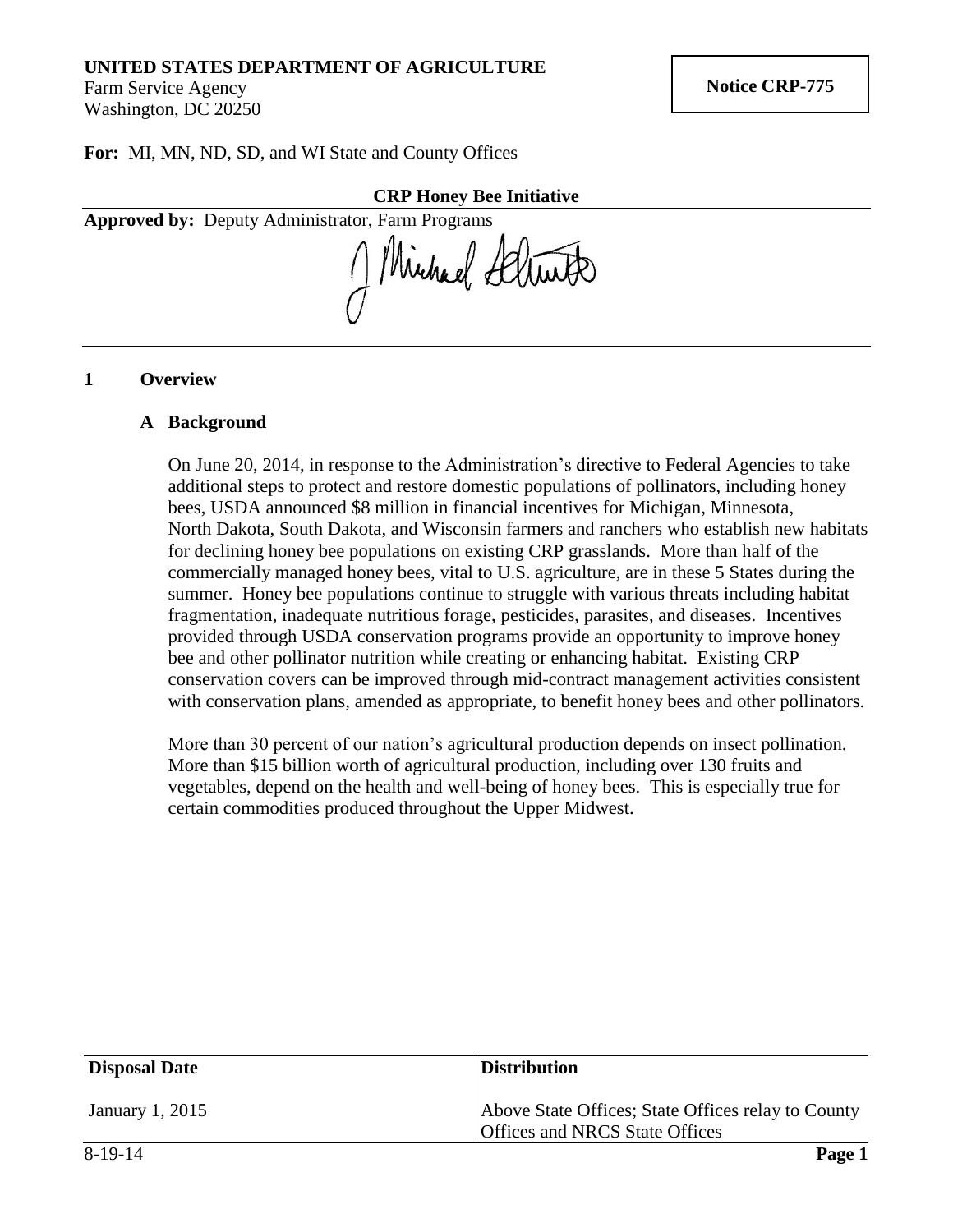## **1 Overview (Continued)**

# **B Purpose**

This notice provides:

- State FSA Offices in Michigan, Minnesota, North Dakota, South Dakota, and Wisconsin authority to develop mid-contract management activities consistent with 2-CRP, subparagraph 428 C, designed to increase flowering plant diversity to benefit honey bees and other pollinators
- policy about an incentive in addition to cost-share to encourage producers to implement pollinator friendly mid-contract management activity
- a list of nationally approved species for planting.

## **C Objectives**

The new CRP Honey Bee Initiative is designed to further enhance current CRP land by providing nutritious pollinator forage. Current CRP management activities are expanded to allow for replacing certain existing CRP conservation covers with lower cost, high-nutrition seed mixes that can support distinct blooming cycles of plants that benefit pollinators. Honey bees, the pollinator workhorse of fruit and vegetable agriculture, will have more blooms from which to collect nectar and pollen to sustain and promote colony growth and honey production throughout the growing season. The emphasis of this initiative is on identifying high quality honey bee forage species that can be successfully incorporated into existing CRP landscapes.

# **D Eligibility**

This effort is focused on enhancing honey bee habitat conditions associated with grasslands currently under CRP contract and established to CP1, CP2, CP4D, CP10, CP25, and CP38E conservation cover practices across Michigan, Minnesota, North Dakota, South Dakota, and Wisconsin.

**Note:** Honey bee habitat enhancement is a management activity and should **not** be considered a CP42 practice.

Establishing honey bee habitat in block plantings on existing CRP fields, currently dominated by grass monocultures lacking plant diversity and year-round flowering capability, is authorized. Participants are encouraged to establish honey bee habitat in a single block with at least 1 block of honey bee habitat per CRP field established. Individual block plantings **must** be at least 1 acre in size to provide suitable honey bee habitat and to reduce grass competition from the surrounding CRP field.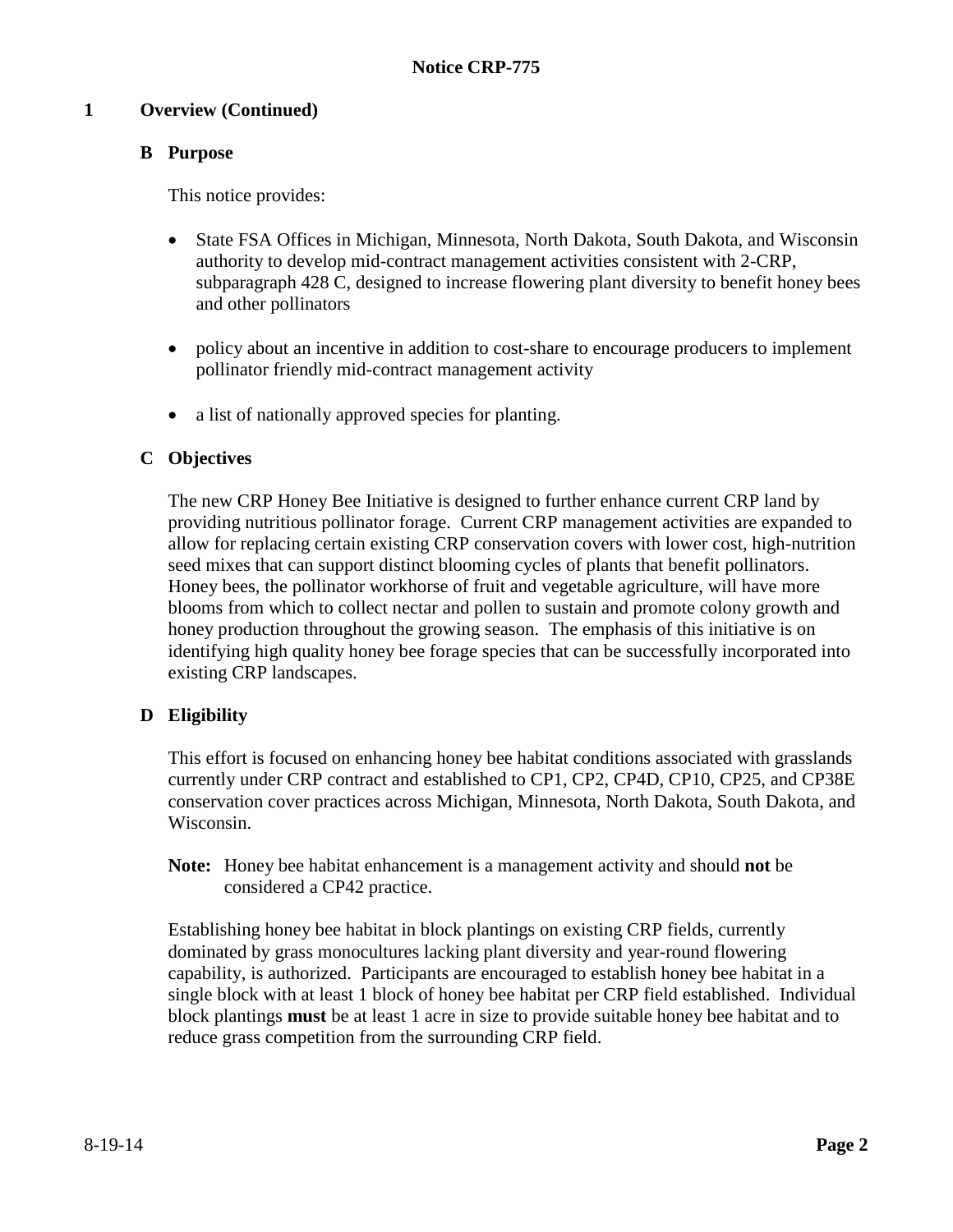# **2 Policy**

# **A Seed Mixes**

STC's, in consultation with the State Technical Committee, shall establish seed mixes with preference given to native species and/or introduced, non-invasive species (such as alfalfa) providing honey bee habitat benefits. Seed mixes selected should be based on commercial availability, reasonable ease of establishment, moderate cost, nutritional and habitat value for honey bees relative to establishment costs, site conditions, and landowner objectives. Priority is placed on establishing perennial species, though annuals are an appropriate component of the seed mix provided that the annuals comprise a minority portion of the seed mix and that the annual species included in the mix are compatible with and will **not** out-compete the perennial species included in the seed mix once established. Exhibit 1 provides a list of nationally approved species. Other seeding mix considerations include:

- that trees and shrubs should **not** be included in the species mix
- that a minimum of 3 species, and up to a maximum of 8 species, of honey bee-friendly grasses and flowering plants, including wildflowers and legumes, be established

**Note:** The 3 species need **not** be in bloom for the entirety of a bloom period.

- at least 1 species of the mix shall have their primary onset of blooming during each period of April 1 through June 15, June 16 through July 31, and August 1 through October 31
- seeding mixes shall include no more than 25 percent grasses based on pure live seeds per square foot
- where allowed by the NRCS Field Office Technical Guide (FOTG), total seed mixes, including grass seeds, **must** be 15-30 pure live seeds per square foot.

**Note:** Seeding rates may be higher depending on local variability and where required by NRCS FOTG and approved by STC.

# **B Establishment**

CRP participants may use cover crops, herbicides, and other means, as outlined in the approved conservation plan and according to 2-CRP, paragraph 426, to establish honey bee habitat. Authority provided includes consideration of potential herbicide applications in the fall, spring, and following fall to control existing grass competition, and no-till planting of site appropriate, perennial grass and forb seed mixes to benefit honey bees and other pollinators, and residue removal by bailing, burning, or grazing. Producer out-of-pocket costs to implement honey bee habitat enhancement are estimated to exceed \$200 per acre on average. CRP mid-contract management activity cost-share limits are applicable to honey bee habitat establishment.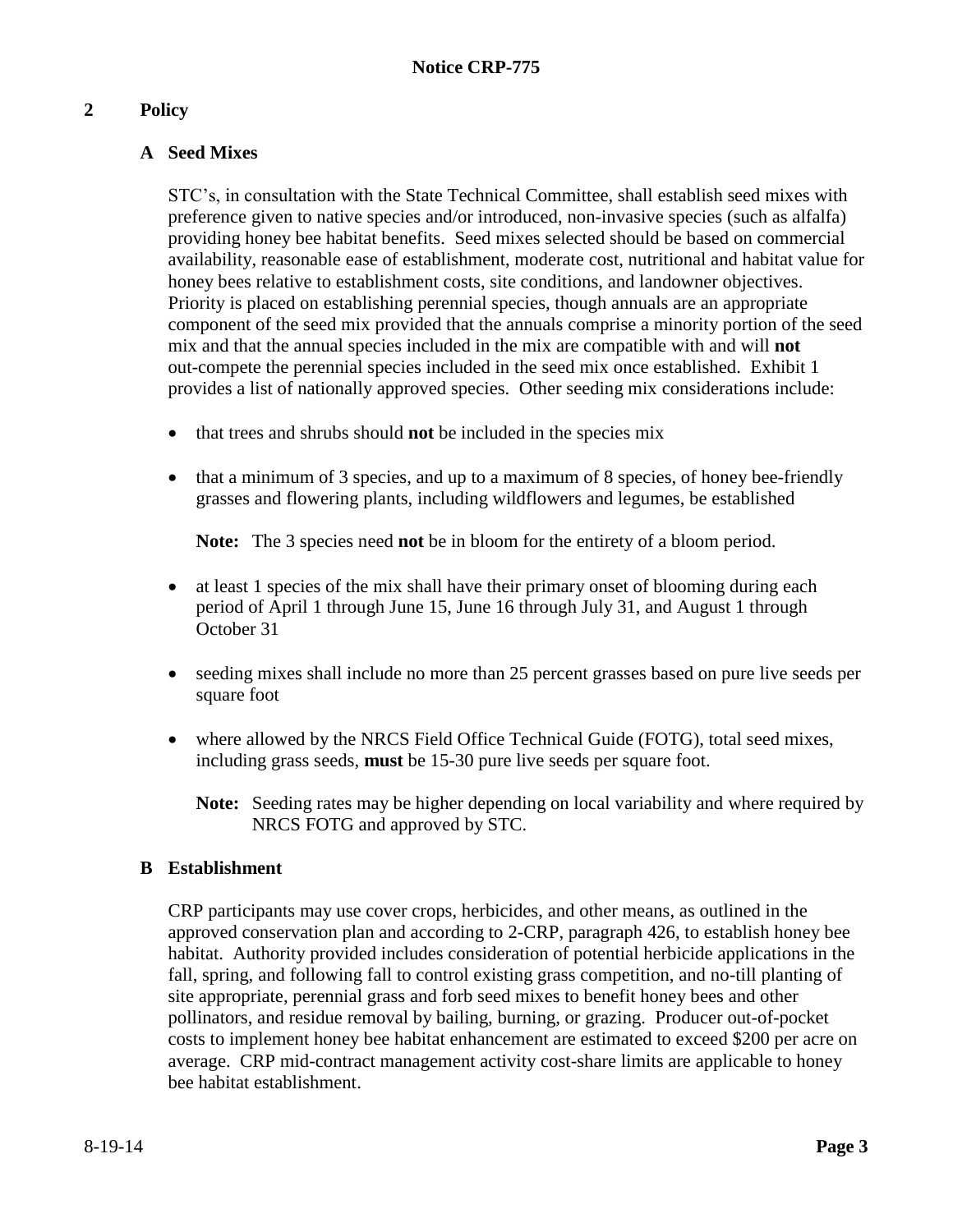## **2 Policy (Continued)**

## **C Mid-Contract Management**

After the honey bee habitat is created, additional management activity should follow at appropriate intervals according to the conservation plan during the life of CRP-1 to maintain or enhance flowering plant diversity and set back vegetative succession and woody encroachment. Subsequent mid-contract management of the land enrolled in CRP **must** consider retaining or enhancing the original cover established plus the honey bee habitat created. Management activities may be authorized during the blooming periods, but outside the primary nesting season, if the management activity promotes plant diversity and enhances honey bee habitat. Appropriate management activities include light disking, prescribed burning, selective herbicide application, or treatments approved by STC. Mowing is generally an inadequate means of disturbance for honey bee habitat, except as needed to remove annual weeds during establishment, or to facilitate prescribed burning or light disking.

## **D Cost-Share for Mid Contract Management Activity**

Honey bee habitat enhancement is an authorized mid-contract management activity. 2-CRP, paragraph 428 and Exhibit 11 provide that certain management activities are required for all practices. These management activities associated with honey bee habitat establishment are eligible for cost-share. The CRP Honey Bee Initiative cost-share per acre may exceed \$50 per acre per year provided the producer has sufficient out-of-pocket, mid-contract management activity costs to justify reimbursement, **not** to exceed the following limits:

- \$100 per acre for the life of the contract for a 10-year contract
- \$125 per acre for the life of the contract for a contract in excess of 10 years.

#### **E Incentives**

A total of \$8 million has been made available as additional incentives to support honey bee habitat enhancement.

An initial allocation by State will be made by DAFP as necessary to ensure maximum enrollment. A 1-time signing incentive payment, called a Honey Bee Incentive Payment (BIP), of \$120 per acre is authorized when the enhancement for honey bee habitat is modified on the conservation plans and approved by COC. COC shall **not** approve modified conservation plans to include honey bee habitat enhancement before October 1, 2014.

**Note:** BIP shall be included within, and considered a component of, the CRP \$50,000 annual payment limitation.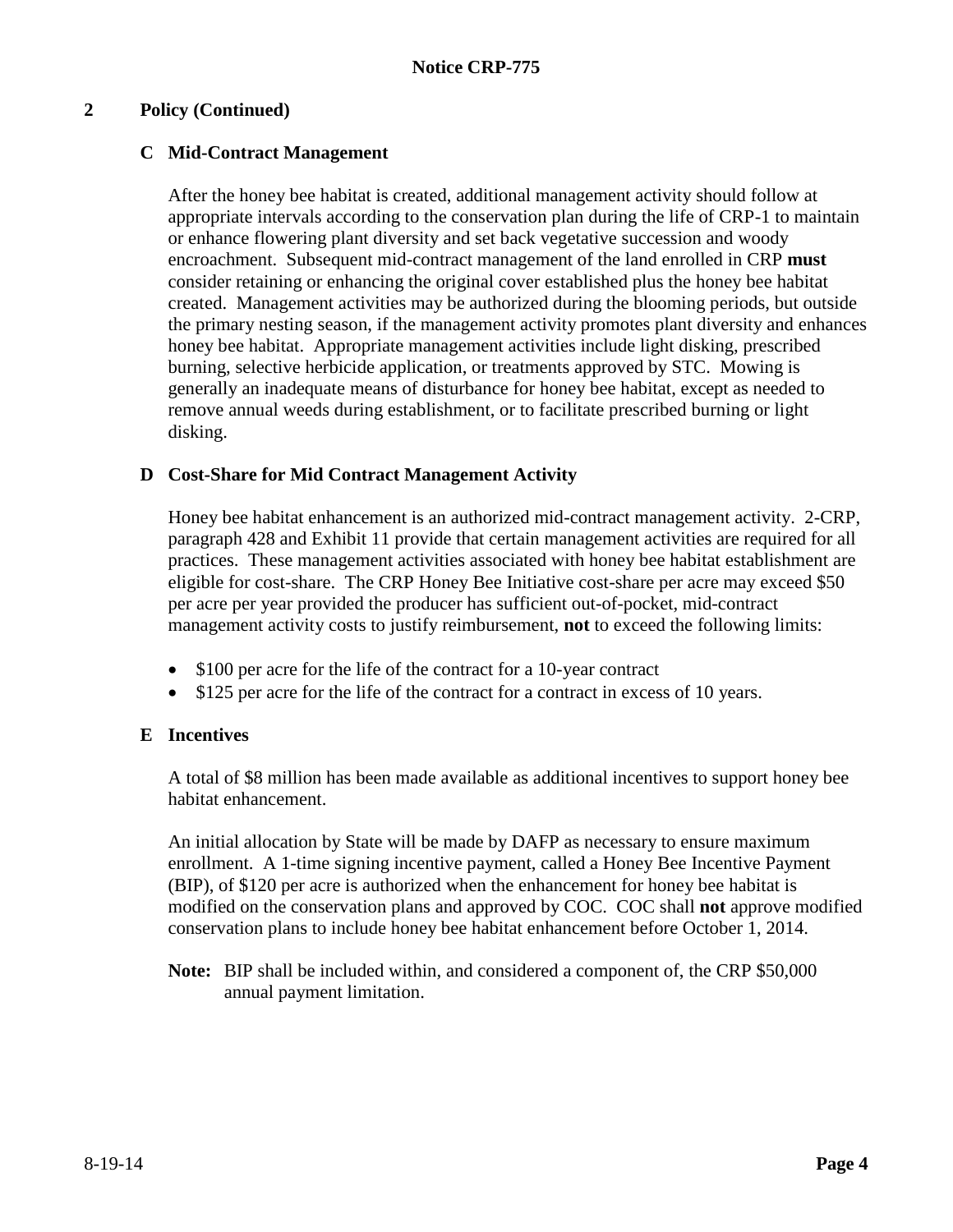#### **2 Policy (Continued)**

#### **F Managed Harvesting and Routine Grazing**

2-CRP, paragraphs 663 and 716 provide guidance on managed harvesting and routine grazing authorities. Managed grazing under older CRP contracts **must** be performed in a manner consistent with the provisions of 2-CRP, paragraph 679.

## **G Technical Responsibility**

Technical responsibility shall be assigned to NRCS or TSP.

#### **H Automation**

Automation procedure will be provided at a later date. Until available, State and County Offices shall follow policy outlined in this notice.

## **I Contact Information**

For questions about the CRP Honey Bee Initiative, contact David Hoge by either of the following:

- e-mail to **[david.hoge@wdc.usda.gov](mailto:david.hoge@wdc.usda.gov)**
- $\bullet$  telephone at 202-720-7674.

#### **3 Action**

#### **A State Office Action**

State Offices shall:

- provide a copy of this notice to the NRCS State Office
- ensure that County Offices follow the provisions of this notice.

#### **B County Office Action**

County Offices shall:

- provide a copy of this notice to NRCS
- ensure that policy in this notice is followed.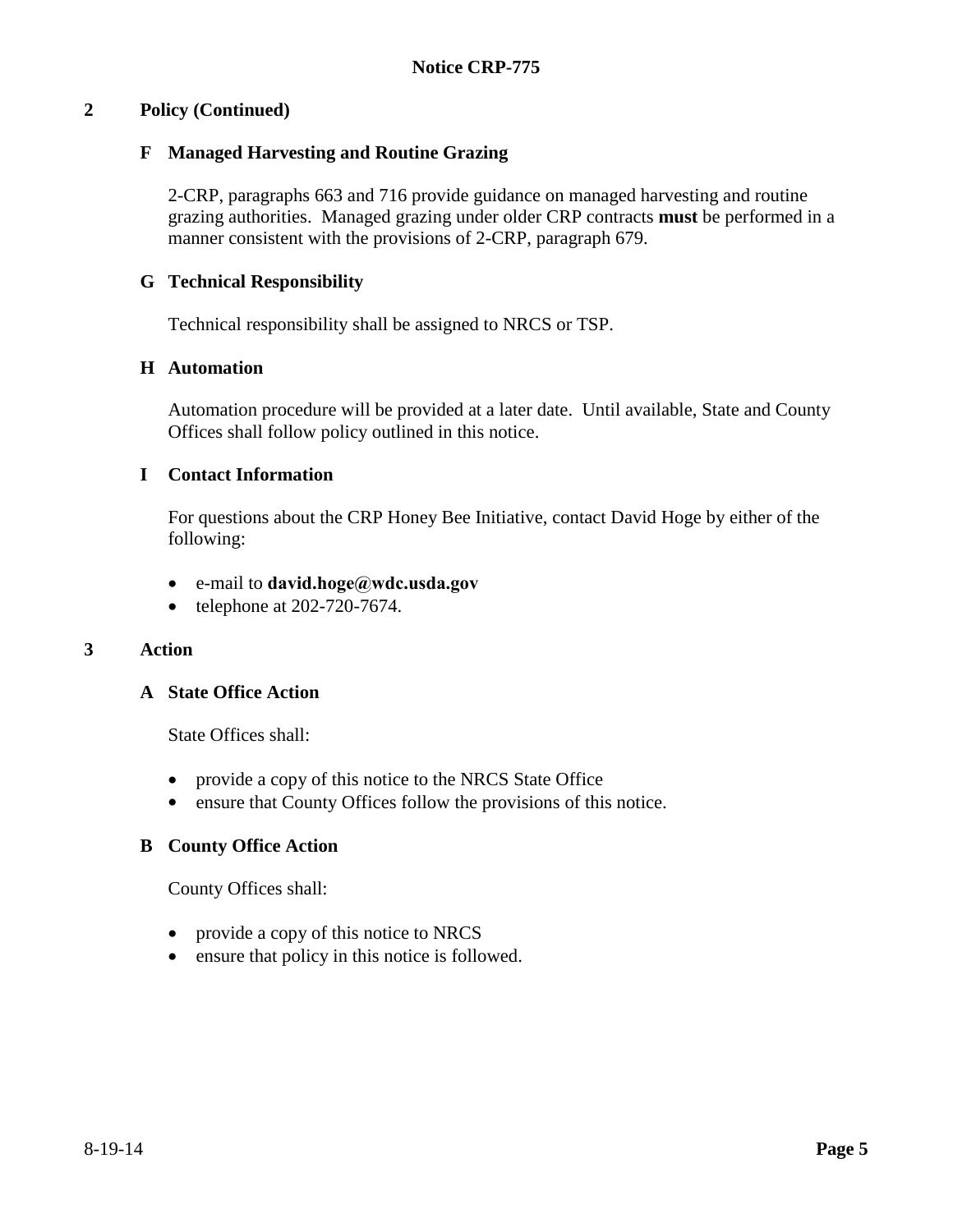# **Approved Species List for Plantings Under CRP Honey Bee Initiative**

The following approved species have priority placed on establishing perennials.

|                                     |                           | <b>Native</b> | Wetland        |                         |  |  |
|-------------------------------------|---------------------------|---------------|----------------|-------------------------|--|--|
| <b>Common Name</b>                  | <b>Species Name</b>       | <b>Status</b> | <b>Status</b>  | <b>State Occurrence</b> |  |  |
| <b>Early-Season Species</b>         |                           |               |                |                         |  |  |
| <b>Ground Plum</b>                  | Astragalus crassicarpus   | native        | <b>UPL</b>     | MN, ND, SD              |  |  |
| <b>Smooth Penstemon</b>             | Penstemon digitalis       | native        | FAC/UPL        | MI, WI                  |  |  |
| Large Flowered                      | Penstemon grandiflorus    | native        | <b>UPL</b>     | MI, WI, MN, ND, SD      |  |  |
| Penstemon                           |                           |               |                |                         |  |  |
| <b>Alsike Clover</b>                | Trifolium hybridum 1/     | introduced    | <b>FACU</b>    | MI, WI, MN, ND, SD      |  |  |
| <b>Red Clover</b>                   | Trifolium pretense 1/     | introduced    | <b>FACU</b>    | MI, WI, MN, ND, SD      |  |  |
| <b>White Clover</b>                 | Trifolium repens 1/       | introduced    | <b>FACU</b>    | MI, WI, MN, ND, SD      |  |  |
| American Vetch                      | Vicia Americana 1/        | native        | <b>FACU</b>    | MI, WI, MN, ND, SD      |  |  |
|                                     | <b>Mid-Season Species</b> |               |                |                         |  |  |
| Giant Blue Hyssop                   | Agastache foeniculum      | native        | <b>FAC</b>     | WI, MN, ND, SD          |  |  |
| <b>Purple Giant Hyssop</b>          | Agastache                 | native        | <b>FAC</b>     | MI, WI, MN              |  |  |
|                                     | scrophulariaefolia        |               |                |                         |  |  |
| Showy Milkweed                      | Asclepias speciosa 2/     | native        | <b>FAC</b>     | MN, ND, SD              |  |  |
| Common Milkweed                     | Asclepias syriaca 2/      | native        | <b>UPL</b>     | MI, WI, MN, ND, SD      |  |  |
| Swamp Milkweed                      | Asclepias incarnate 2/    | native        | OBL            | MI, WI, MN, ND, SD      |  |  |
| <b>Butterfly Milkweed</b>           | Asclepias tuberosa 2/     | native        | <b>UPL</b>     | MI, WI, MN              |  |  |
| Canada Milkvetch                    | Astragalus canadensis     | native        | FAC/UPL        | MI, WI, MN, ND, SD      |  |  |
| <b>Rocky Mountain Bee</b>           | Cleome serrulata          | native        | <b>UPL</b>     | ND, SD                  |  |  |
| Plant                               |                           |               |                |                         |  |  |
| White Prairie Clover                | Dalea candida             | native        | <b>UPL</b>     | WI, MN, ND, SD          |  |  |
| <b>Purple Prairie Clover</b>        | Dalea purpurea            | native        | <b>UPL</b>     | WI, MN, ND, SD          |  |  |
| Blanketflower                       | Gaillardia aristata       | native        | <b>UPL</b>     | ND, SD                  |  |  |
| Alfalfa                             | Medicago sativa           | introduced    | <b>UPL</b>     | MI, WI, MN, ND, SD      |  |  |
| Yellow Alfalfa                      | Medicago sativa ssp.      | introduced    | <b>UPL</b>     | MI, WI, MN, ND, SD      |  |  |
|                                     | falcata                   |               |                |                         |  |  |
| Spotted Bee Balm                    | Monarda punctata          | native        | <b>UPL</b>     | MI, WI, MN              |  |  |
| Sainfoin                            | Ononbrychis viciaefolia   | introduced    | <b>UPL</b>     | ND, SD                  |  |  |
| <b>Slender Mountain Mint</b>        | Pycnanthemum              | native        | <b>FAC</b>     | MI, WI, MN              |  |  |
|                                     | tenuifolium               |               |                |                         |  |  |
| Virginia Mountain Mint Pycnanthemum |                           | native        | <b>FAC</b>     | MI, WI, MN, ND, SD      |  |  |
|                                     | virginianum               |               |                |                         |  |  |
| <b>Late-Season Species</b>          |                           |               |                |                         |  |  |
| Sneezeweed                          | Helenium autumnale        | native        | OBL            | MI, WI, MN, ND, SD      |  |  |
| Sawtooth Sunflower                  | Helianthus                | native        | <b>FAC</b>     | MI, WI, MN, ND, SD      |  |  |
|                                     | grosseserratus            |               |                |                         |  |  |
| <b>Maximillian Sunflower</b>        | Helianthus maximiliani    | native        | <b>UPL</b>     | MN, ND, SD              |  |  |
| <b>Showy Sunflower</b>              | Helianthus pauciflorus    | native        | <b>UPL</b>     | MI, WI, MN, ND, SD      |  |  |
| Missouri Goldenrod                  | Solidago missouriensis    | native        | <b>UPL</b>     | WI, MN, ND, SD          |  |  |
| Late Goldenrod                      | Solidago gigantea         | native        | FAC/OBL        | MI, WI, MN, ND, SD      |  |  |
| <b>Stiff Goldenrod</b>              | Solidago rigida           | native        | <b>FAC/UPL</b> | MI, WI, MN, ND, SD      |  |  |
| Wingstem                            | Verbesina alternifolia    | native        | OBL            | MI, WI, MN              |  |  |